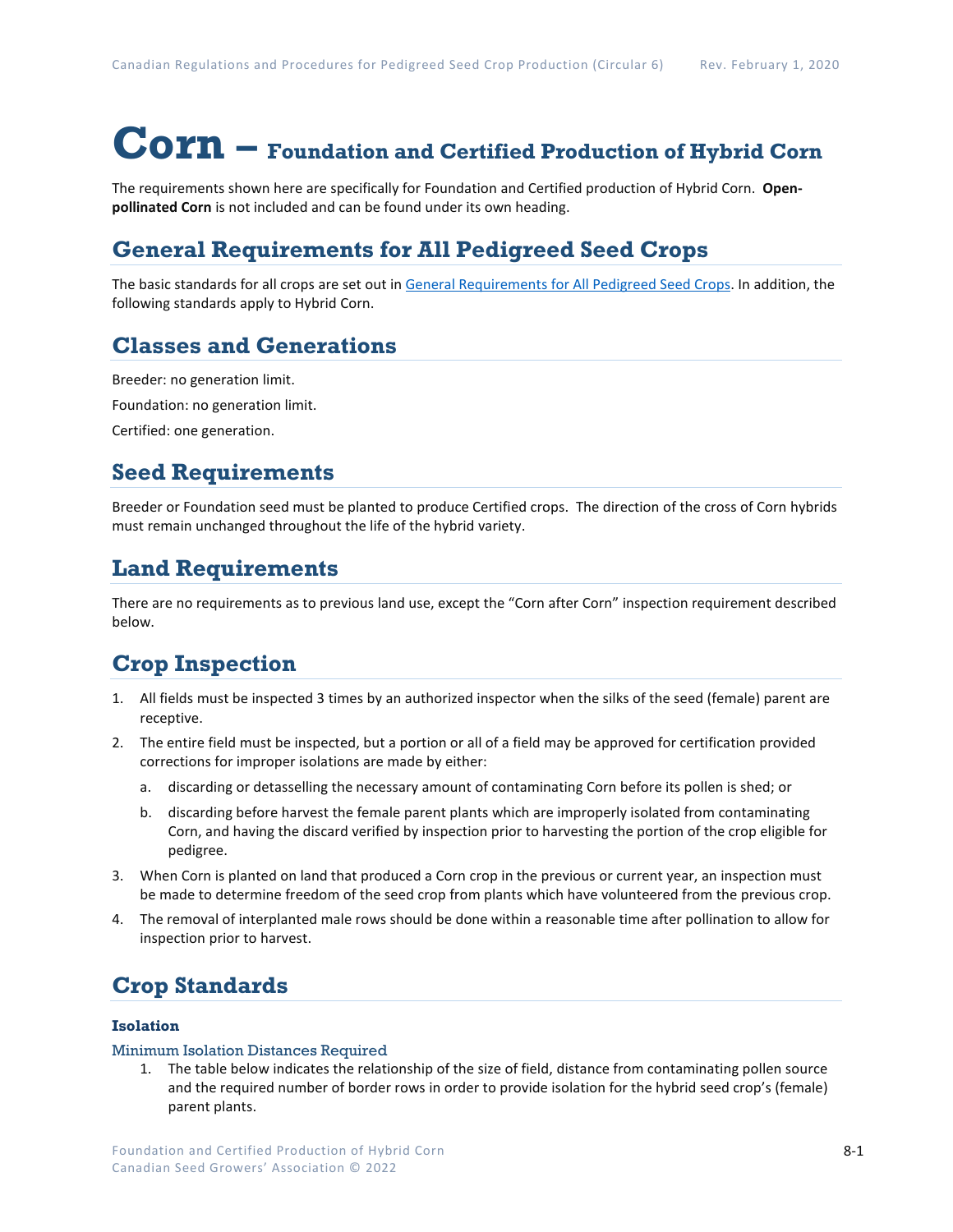- 2. The concept of adjacent fields is considered to be more satisfactory than small separated fields, even with full isolation. Adjacent seed fields using the same pollen (male) parent may be considered as one crop for isolation purposes and the combined area of adjacent seed fields may be used to determine the required border rows.
- 3. A farm lane, or similar gap, must exceed 10 meters (33 feet) to be considered as dividing a field for isolation purposes.
- 4. To accommodate a public road, railroad, etc., a vacant strip not more than 20 meters (66 feet) wide is acceptable between the required border rows, provided there are at least 4 border rows within the seed field and the remaining border rows are outside the vacant strip.
- 5. A vacant turning strip not more than 10 meters (33 feet) wide across the end of the rows between the seed (female) parent and the required border rows in the same field is acceptable.
- 6. Different pollination dates are permitted for modifying isolation distances provided there are no receptive silks in the seed (female) parent at the same time pollen is being shed by the contaminating Corn.
- 7. In the production of Foundation Inbred Lines or Foundation Single-Crosses, an isolation of 200 meters (656 feet) is required from other contaminating Corn that is shedding pollen at the same time as the inspected pedigreed seed crop.

| <b>Distance separating seed crop</b><br>(female) parent row from<br>contaminating Corn | <b>Number of pollen (male parent) Border Rows</b><br>to be provided when total acres of field unit for<br>seed crop inspection is: |                         |
|----------------------------------------------------------------------------------------|------------------------------------------------------------------------------------------------------------------------------------|-------------------------|
|                                                                                        | <b>Less than 20 acres</b>                                                                                                          | <b>20 acres or more</b> |
| Less than 90 ft $(27.5 \text{ m})$                                                     | $24^{1}$                                                                                                                           | 16 <sup>2</sup>         |
| $3 \ge 90$ ft (27.5 m)                                                                 | 18                                                                                                                                 | 14                      |
| $≥ 150$ ft (45.7 m)                                                                    | 16                                                                                                                                 | 12                      |
| $\geq$ 210 ft (64.0 m)                                                                 | 14                                                                                                                                 | 10                      |
| ≥ 270 ft (82.3 m)                                                                      | 12                                                                                                                                 | $\mathbf{8}$            |
| $\geq$ 330 ft (100.6 m)                                                                | 10                                                                                                                                 | 6                       |
| ≥410 ft (125.0 m)                                                                      | 8                                                                                                                                  | $\overline{4}$          |
| ≥ 490 ft (149.4 m)                                                                     | 6                                                                                                                                  | $\mathfrak{D}$          |
| ≥ 570 ft (173.7 m)                                                                     | $\overline{4}$                                                                                                                     | $\mathbf{1}$            |
| ≥ 660 ft (201.2 m)                                                                     | 0                                                                                                                                  | 0                       |
| <sup>1</sup> Minimum of 60 ft (18.3 m) including border rows.                          |                                                                                                                                    |                         |
| <sup>2</sup> Minimum of 40 ft (12.2 m) including border rows.                          |                                                                                                                                    |                         |
| $3 \ge$ means greater than or equal to                                                 |                                                                                                                                    |                         |

#### **Border Rows**

- 1. Border rows must be planted with the same seed as the pollen (male) parent rows.
- 2. Border rows must be planted on land managed by the producer.